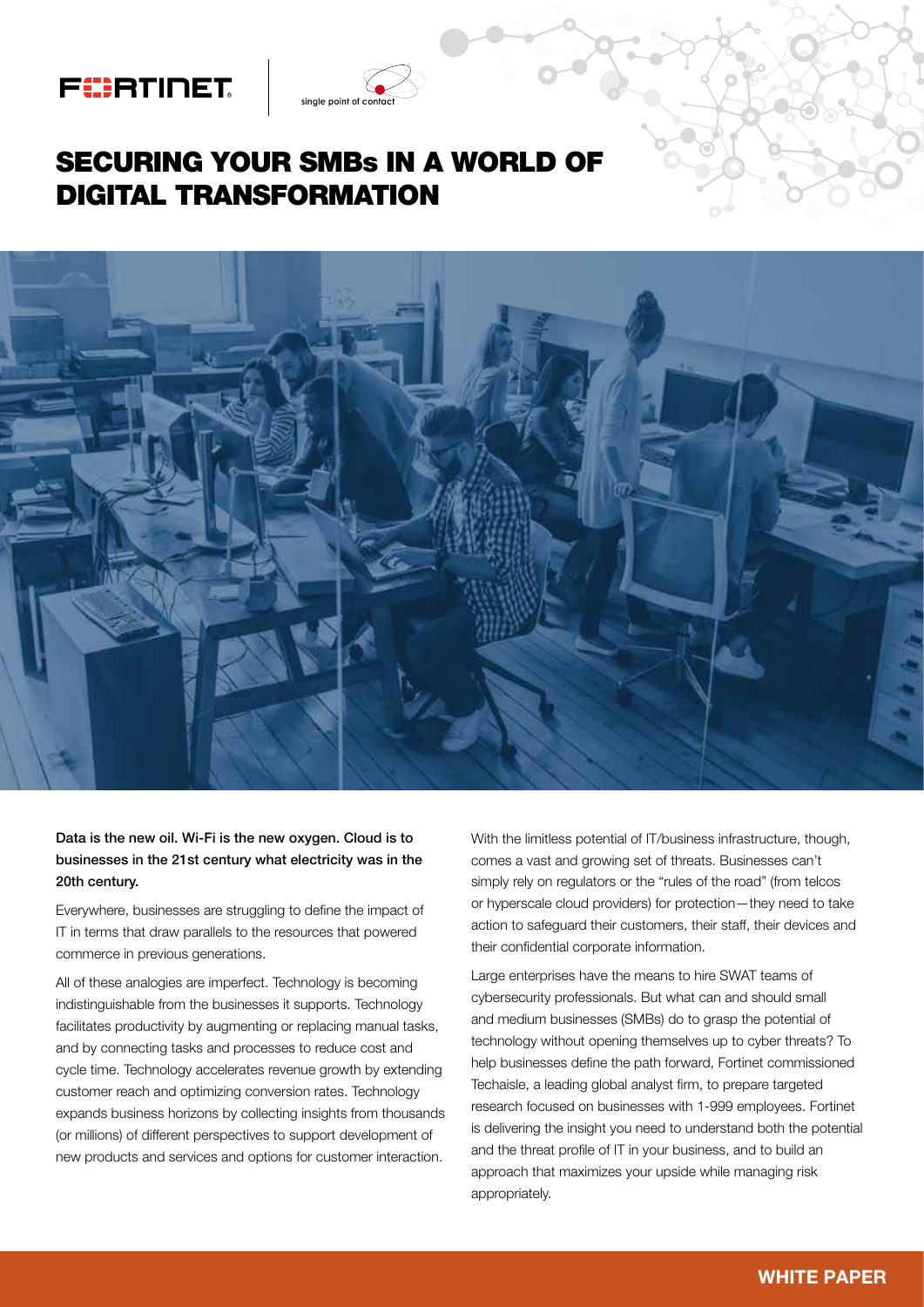

### THE UPSIDE

What drives businesses like vours? According to a global Techaisle survey of more than 5,000 companies with 1-999 employees, key executive "care-abouts" focus on efficiency, growth and competitiveness.

The table below captures the top 10 responses to the question, "What would you say are the top business issues for your company in the next year?" Four of these—*reducing operational cost, improving workforce productivity, improving quality of products and processes and managing inventory efficiently* revolve around managing cost and risk. Four others, including *improving effectiveness of sales and marketing, attracting and retaining new customers, increasing business growth and creating innovative products*, focus on driving growth in the business. The final two categories, *increasing profitability and managing uncertainty*, reflect a desire to achieve greater levels of control in the business.

One common thread that connects all ten of these objectives is technology. IT is at the core of the tools used to increase market reach and process efficiency. IT-enabled solutions deliver the insights needed to boost competitiveness and improve organizational control. Technology is intrinsically important to meeting executive objectives in SMBs.

 Reducing operational costs Improving workforce productivity Improving quality of products and processes Improving effectiveness of sales and marketing Attracting and retaining new customers

### THE DOWNSIDE

**Simply understanding that IT is important isn't sufficient** to drive growth, though. At the same time that solutions are becoming more compelling, technology is becoming more complex, making it hard for SMBs to identify, deploy and integrate systems that enhance your market reach and sales growth. Complexity is also the enemy of security—and security is at or near the top of IT concerns for small and midmarket businesses. A focused Techaisle security research project found that security is a top IT priority for 74% of SMBs.

These firms report that the combination of budget and staff constraints and worries about issues like "data protection, recovery and business continuity" are inhibiting their adoption of needed digital solutions. "Network security" is cited as the primary main challenge for firms looking to enable a mobile workforce, and "virus or other malware attacks" (by a margin of nearly 2:1 over "identity theft") is the SMBs key concern with mobile devices. Across these and other essential IT/business solutions, security is seen as the SMB's primary concern.

 Increasing profitability Increasing business growth Managing inventory effectively Creating innovative products 10 Managing uncertainty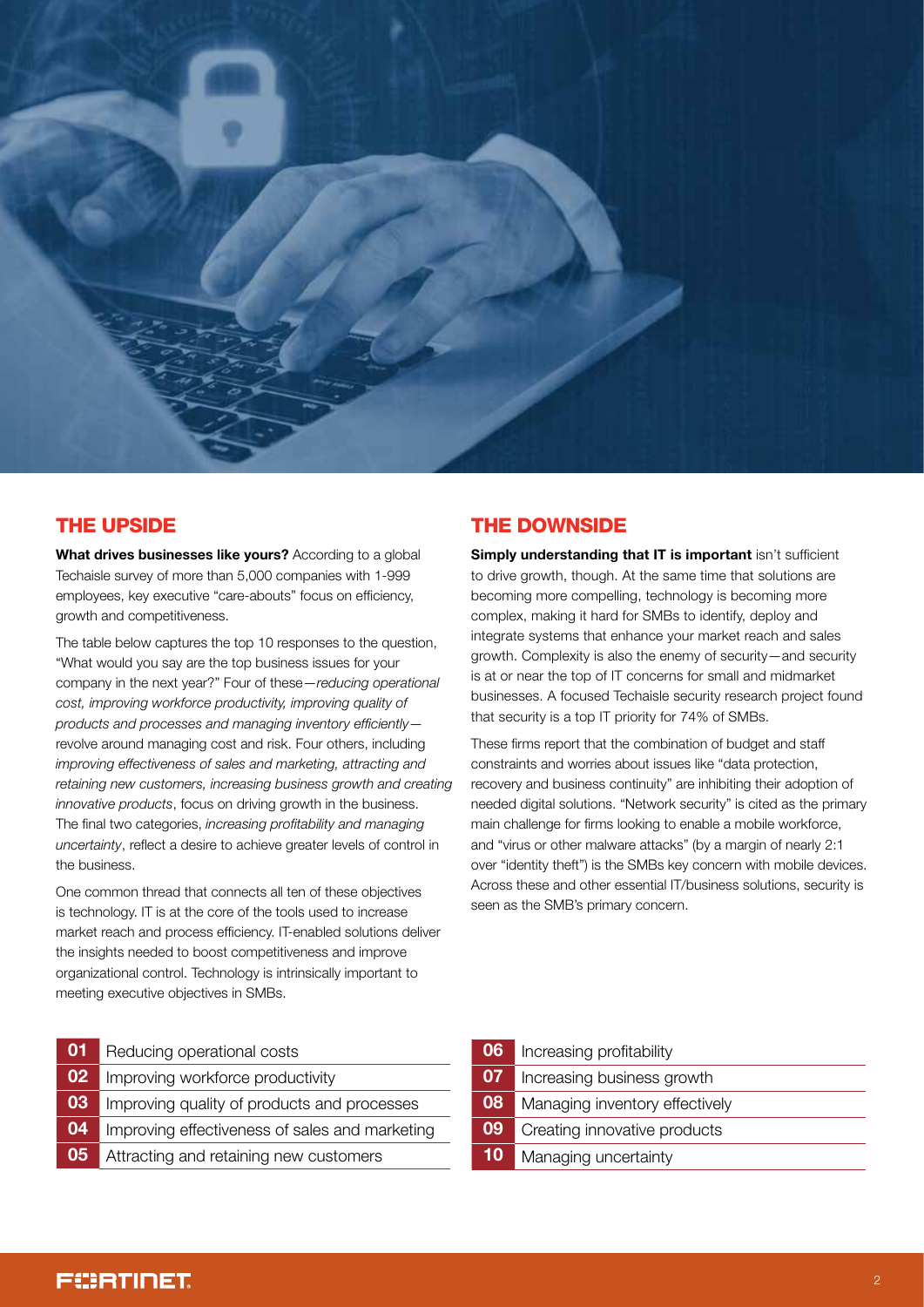

## LOOKING DEEPER—INTO CLOUD

One of the technologies that has become most important to the efficiency, growth and competitiveness strategies of SMBs is cloud computing. Adoption of cloud is widespread in small businesses and approaching 100% in advanced midmarket organizations. In the SMB world, though, concern about cloud security is nearly as ubiquitous as cloud itself. Nearly half of SMBs surveyed by Techaisle worry about data exposure during transfers to and from the cloud, 45% are worried about hijacking of user accounts, 37% worry about unauthorized access to cloud-resident data or a data breach, and more than a third are concerned with insecure interfaces and/or malicious insiders.

A look at the issue of data breaches demonstrates why SMBs are so concerned with security in the cloud. SMB management worries that in the event of a breach, customer privacy "would be substantially damaged," that "our customers' trust in our organization would suffer substantial damage," that "our company's reputation would suffer substantial damage," "our company's bottom line would be substantially damaged," and/or that "compliance with laws and regulations would be substantially damaged." Cloud may offer an avenue to improved agility and top- and bottom-line growth, but these security concerns are real and demand effective management.



Source: Techaisle SMB & Midmarket Security Adoption Study, N = 1255